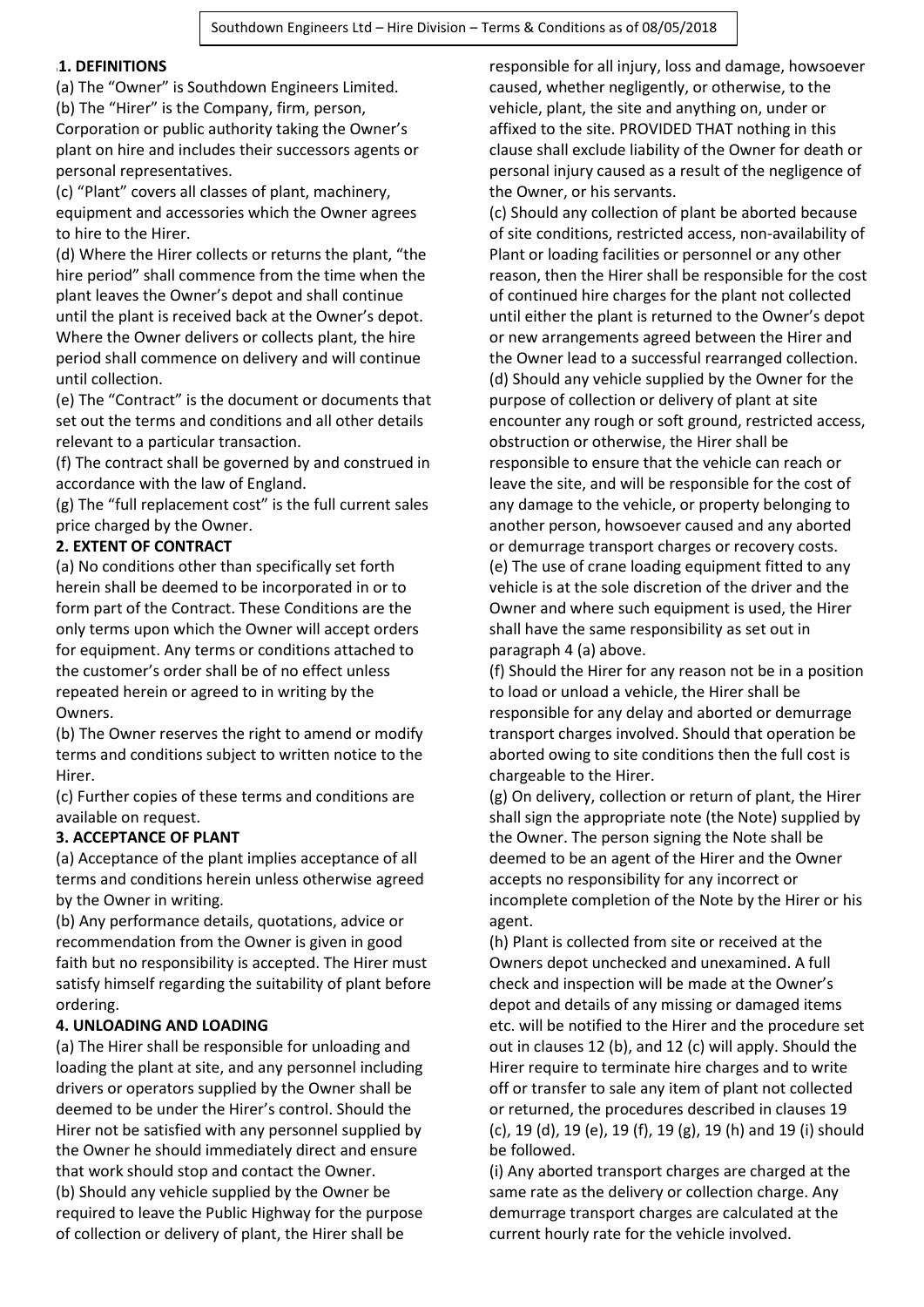(j) No responsibility is accepted by the Owner for any instructions, comments or observations made by or to any personnel supplied by the Owner. Should the Hirer have any requirement in this respect, the procedures laid down in this contract should be followed.

(k) Any delivery or collection dates or times quoted are estimates only and not guaranteed, and time shall not be of the essence of the contract.

(l) One half hour is allowed for time spent on site by a vehicle during any delivery or collection without charge. After that time, the Hirer shall be responsible for a demurrage charge.

(m) Where it has been arranged that plant will be laid down, installed or sited by the Owner upon delivery or subsequent movement, the Hirer must satisfy himself that his requirements are met before the plant is used.

(n) The Owner will provide delivery vehicles in accordance with mainland U.K C&U regulations and emission limits. Any requirements over and above this will be notified by the Hirer in writing, prior to the delivery or collection. Delays or expenses borne out of those requirements will be at the hirers cost.

(o) The Owner will provide drivers and staff qualified accordance with U.K H&S and employment eligibility standards and standard 5 point PPE. Any requirements over and above this will be notified by

the Hirer in writing, prior to the delivery or collection. Delays or expenses borne out of those requirements will be at the hirers cost.

(p) The date of delivery/collection will be deemed within the following working hours – 07.30 hrs to 17.30 hrs – Monday to Friday, and 08.00 hrs to 13.00 hrs on Saturdays unless mutually agreed beforehand. **5. DELIVERY IN GOOD ORDER AND MAINTENANCE: INSPECTION REPORTS** 

(a) Unless notification in writing to the contrary is received by the Owner from the Hirer within three working days of the plant being delivered to site, the plant shall be deemed to have been correctly supplied and in good order. The Hirer shall be responsible for its safekeeping, use in a workmanlike manner within the manufacturers rated capacity and return on completion of the hire in equal good order. (b) The Hirer shall when hiring plant take all reasonable steps to keep himself acquainted with the state and condition of the plant. If such plant be continued at work or in use in an unsafe and unsatisfactory state or environment, the Hirer shall be solely responsible for any damage, loss or accidents whether directly or indirectly arising therefrom. (c) The current Inspection Report or Test Certificate or similar required under the relevant legislation or a copy thereof, shall be supplied by the Owner if requested by the Hirer.

**6. SERVICING AND INSPECTION** The Hirer shall at all reasonable times allow the Owner, his Agents or his Insurers to have access to the plant to inspect, test, adjust, repair or replace the same. So far as is reasonably possible, such work will be carried out at times to suit the convenience of the Hirer.

## **7. TIMBER MATS OR PORTABLE/TEMPORARY ROADWAY**

(a) If the ground (including any private access road or track) is soft or unsuitable for plant to work on or for any vehicle supplied by the Owner to travel over without timbers or portable roadway the Hirer shall be responsible for the supply and lay suitable timbers, plating or portable roadway.

(b) Should any vehicle or plant become bogged down or trapped as a result of ground conditions the liability for recovery will be that of the Hirer's together with any costs involved.

(c) Should any timber mats, plating or portable roadway be supplied by the Owner to the Hirer, it is the Hirer's responsibility to ensure that ground conditions are suitable for their proper use, and any levelling, propping, stabilisation works or grading works required are properly carried out prior to use.

### **8. BREAKDOWN, REPAIRS AND ADJUSTMENT**

(a) Any breakdown or unsatisfactory working of any part of the plant must be immediately notified to the Owner.

(b) The Hirer shall not, except for punctures, repair or modify the plant without the written authority of the Owner. Punctures are however the responsibility of the Hirer.

(c) The Hirer shall be responsible for all expense involved arising from any breakdown and all loss or damage incurred by the Owner due to the Hirer's negligence, misdirection or misuse of the plant, whether by the Hirer or his servants, and for payment of hire during the period the plant is necessarily idle due to such breakdown or damage.

**9. OTHER STOPPAGES** No claim will be admitted for stoppages through causes outside the Owner's control, including bad weather or ground conditions nor shall the Owner be responsible for the cost or expense of recovering any plant from soft ground.

**10. LOSS OF USE OF OTHER PLANT DUE TO BREAKDOWN** Each item of plant specified in the contract is hired as a separate unit and the breakdown or stoppage of one or more units or vehicles (whether the property of the Owner or otherwise) through any cause whatsoever, shall not entitle the Hirer to compensation or allowance for the loss of working time by any other unit or units of plant working in conjunction herewith.

#### **11. CONSEQUENTIAL LOSSES**

(a) The Owner accepts no liability nor responsibility for any consequential loss or damage howsoever caused.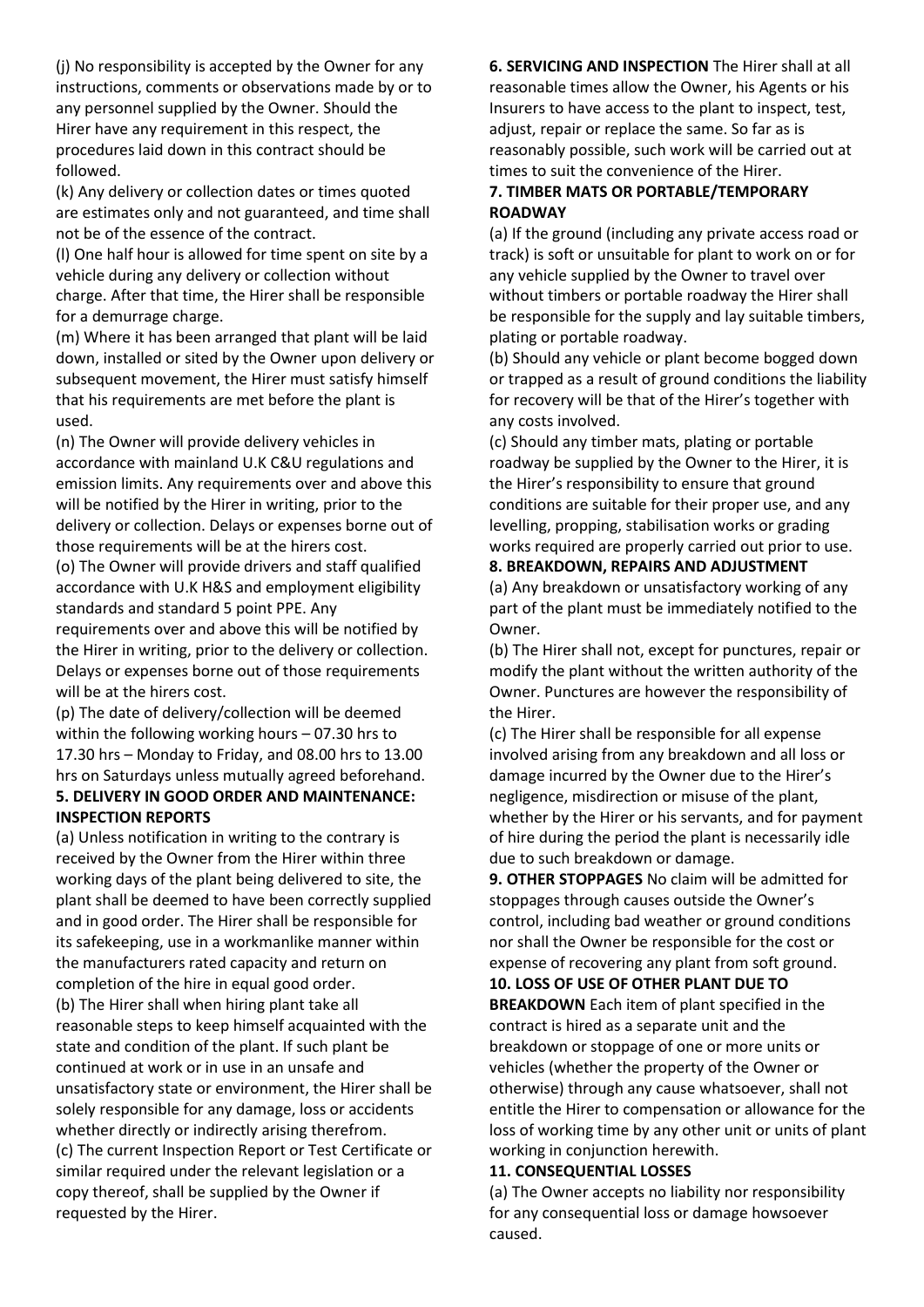(b) The Owner shall have no liability or responsibility, whether by way of indemnity or by reason of any breach of the Contract, breach of statutory duty or misrepresentation or by reason of the commission of any tort (including but not limited to negligence) in connection with the hire, for any of the Hirer's loss of profit, loss of use of the plant or any other asset or facility, loss of production or productivity, loss of contracts with any third party, liabilities of whatever nature to any third party, and/or any other financial or economic loss or indirect or consequential loss or damage of whatever nature.

**12. HIRER'S RESPONSIBILITY FOR LOSS AND DAMAGE** (a) During the continuance of the hire period the Hirer shall make good to the Owner all loss of or damage to the plant from whatever cause the same may arise and shall also fully and completely indemnify the Owner in respect of all claims by any person whatsoever for injury to person or property caused by or in connection with or arising out of the use of the plant and in respect of all costs and charges in connection therewith whether arising under statute or common law. In the event of loss or damage to the plant, hire charges shall be continued until settlement has been effected.

(b) All plant is supplied in good clean, serviceable condition. There will be a charge to the Hirer for any item returned or collected requiring cleaning, repair or replacement.

(c) If the Owner considers that cleaning, repairing or replacement of any plant is necessary, the Owner will notify the Hirer, orally or in writing or electronically, and the Hirer shall have the right to inspect such plant at the Owner's depot and make representations as to the necessity of any cleaning, repair or replacement or charges relating thereto within three working days of notification. Following any representation, the Owners decision will be final. If the Hirer fails to inspect, or make representations within the time limit, he will be deemed to accept the necessity for such cleaning, repair or replacement and the charges relating thereto.

(d) THE HIRER IS ADVISED TO INSURE FOR THE FULL REPLACEMENT COST OF PLANT.

(e) Where plant is advised as lost or stolen and replacement is charged, should the plant subsequently be located and returned to the Owner by the Hirer, an appropriate credit will be issued. However the period while the plant was missing will be chargeable at the full hire rate, and the issue of any credit is strictly subject to this condition. Where plant is lost or not returned at the termination of hire, the Hirer is responsible for full replacement cost. In the event of damage to plant, where the plant can be economically repaired, cost of repairs will be charged to the Hirer. In all other instances full replacement cost will be chargeable.

(f) The Hirer must maintain his security and insurance arrangements during any holiday or shutdown period. **13. NOTICE OF ACCIDENTS** If the plant is involved in any accident resulting in injury to persons or damage to property, immediate notice must be given to the Owner by telephone and confirmed in writing to the Owner's office, and in respect of any claim not within the Hirer's agreement for indemnity, no admission, offer, promise of payment or indemnity shall be made by the Hirer without the Owner's or their Insurers consent in writing.

**14.RE-HIRING.** The plant or any part thereof shall not be re-hired, sub-let or lent to any third party without the Owner's consent in writing.

**15. CHANGE OF SITE** The plant shall not be moved from the site to which it was delivered or consigned without the authority of the Owner in writing.

**16. RETURN OF PLANT FOR REPAIRS** If during the hire period the Owner decides that repairs are required, replacement plant will be supplied if necessary. In the event of the Owner being unable to replace the plant, he shall be entitled to determine the Contract forthwith by giving written notice to the Hirer.

**17. BASIS OF CHARGING** Plant or vehicles shall be hired out at "per day" or "per week" or "per hour" for a minimum period as shown in a published hire rate list, a copy of which is available on request. All charges will conform to those shown and will be strictly applied unless otherwise confirmed in writing by the Owner to the Hirer. In the case of plant hired "per week" for a minimum period, odd days at the end of the hire period shall be charged pro rata and charges are based on a five day working week, being Monday to Friday. During any statutory holiday or construction industry shutdown period, where mechanical plant is not in use an appropriate credit will be granted. All non-mechanical plant will be charged throughout. Non-mechanical plant is all that plant which main function is not electrically or mechanically powered.

**18. PLANT HIRED BY THE WEEK WITHOUT** 

**QUALIFICATION AS TO HOURS** The weekly rate shall be charged irrespective of the number of hours worked, except in the case of breakdown for which the Owner is responsible when an allowance at the rate of one-fifth of the agreed weekly rate will be made for each full working day broken down calculated to the nearest half working day. No allowance will be made for breakdowns on Saturdays or Sundays.

#### **19. NOTICE OF TERMINATION**

(a) The Owner will not accept any termination instructions from the Hirer at the time of the placing of any hire order.

(b) Hirers wishing to order plant for a specific period of time must terminate the contract in the way described herein and must not rely on any details or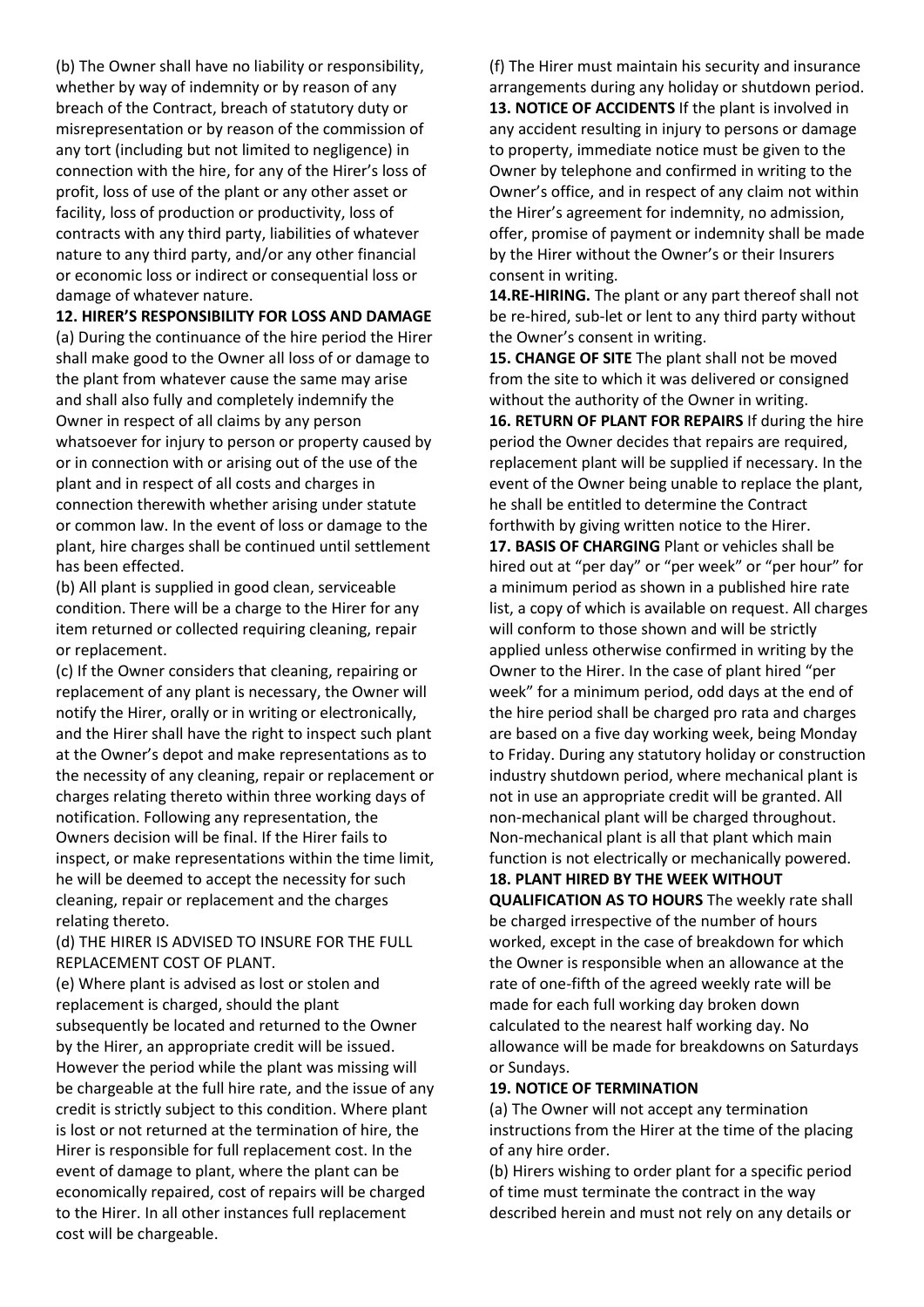instructions regarding length of time plant is required given to the Owner.

(c) The contract shall be determinable by seven working days (not counting statutory holidays, weekends or construction industry shutdown days) notice in writing given by either party to the other except in cases where plant has been lost or damaged, or where clause 27

(b) below applies, or where minimum notice of termination periods apply.

(d) Hirers wishing to give termination instructions by telephone are bound by the same notice requirements contained in clause (c) and should request and note a termination reference number and the name of the Owner's representative concerned. Full details should then be confirmed in writing by the Hirer to the Owner.

(e) Receipt of written or telephoned termination instructions by the Owner will be confirmed to the Hirer in writing. Should the Hirer not receive any confirmation within seven days of giving termination instructions the Hirer should contact the Owner and request such confirmation and a termination number which should be noted and retained.

(f) In the event of any dispute the details contained in clauses 19 (d) and 19 (e) above must be provided. (g) Where a Hirer gives notice to terminate the contract, in accordance with clause 19 (c) and 19 (d) above, and wishes the Owner to collect plant from site, a full seven workings days (not counting statutory holidays, weekends or construction industry shutdown days), from the day of notice of termination must be allowed for collection from site. The Hirer is fully responsible for all plant during this period and until collected from site and the Hirer must make all necessary arrangements in order to comply with all the transport and collection requirements contained in this contract. The Hirer is fully responsible for any losses or damage sustained during this period. The Hirer should arrange any insurance accordingly. (h) Notice given by the Hirer to the Owner's driver shall not be deemed to constitute compliance with the provisions of this clause.

(i) Notwithstanding that the Owner may have agreed to accept less than 7 day notice of termination, the Hirer's obligations shall continue until the plant is returned to the Owner or until the Owner has collected the plant.

**20. OWNER'S NAME PLATES** The Hirer shall not remove, deface or cover up the Owners' name plate or mark on the plant indicating that it is his property. **21. TRANSPORT** The Hirer shall pay the cost of and if required by the Owner, arrange transport of the plant from the Owner's depot to the site and return to depot on completion of the hire period.

**22. GOVERNMENT REGULATIONS** Where any item of plant or transport is supplied, by the Owner, the Hirer will be responsible for compliance with relevant regulations issued by the Government or Local Authorities, including Regulations under the Factories Acts, Health and Safety at Work Act etc. and observance of the Road Traffic Acts should they apply. **23. PROTECTION OF OWNER'S RIGHTS**

(a) The Hirer shall not re-hire, sell, mortgage, charge, pledge, part with possession of or otherwise deal with the plant except as provided under Clause 14 and shall protect the same against distress, execution or seizure and shall indemnify the Owner against all losses, damage, costs, charges and expenses arising as a direct result of any failure to observe and perform this condition.

(b) If the Hirer makes default in punctual payment of any sums due to the Owner for hire of plant or other charges or shall fail to observe and perform the terms and conditions of this Contract or if the Hirer shall suffer any distress or execution to be levied against him or make or propose to make any arrangement with his creditors or being a Company, shall go into any form of insolvency or do or shall cause to be done or permit or suffer any act or thing whereby the Owner's rights in the plant may be prejudiced or put into jeopardy, this contract shall forthwith be terminated (without any notice or other act on the part of the Owner and not withstanding that the Owner may have waived some previous default or matter of the same or a like nature), and it shall thereupon be lawful for the Owner to retake possession of the said plant and for that purpose enter into or upon any premises where the same may be and the determination of the hiring under this Condition shall not affect the right of the Owner to recover from the Hirer any monies due to the Owner under the Contract or damages for breach thereof. **24. ENFORCED TRANSFERENCE OF CONTRACT** In the event of any items of the plant comprised in this hire Contract being used by the Hirer on or in connection with a contract for the construction of works or buildings and of a forfeiture of such contract being made by the Employer thereunder the Owner will upon request in writing made by the Employer within seven days after the date when such forfeiture has become effective and on such Employer undertaking to pay all hire charges therefore from such last mentioned date, hire such item or items to such Employer for the remainder of the period during which such item or items were hired to the Hirer upon the same terms in all respects as are herein contained save that not withstanding the provisions of Clause 23 hereof such Employer shall be entitled to permit the use thereof by any other contractor employed by him for the purpose of completing the works or buildings comprised in such contract.

**25.HIRE OF TRANSPORT** Where the hire is for transport and vehicles rather than plant, the current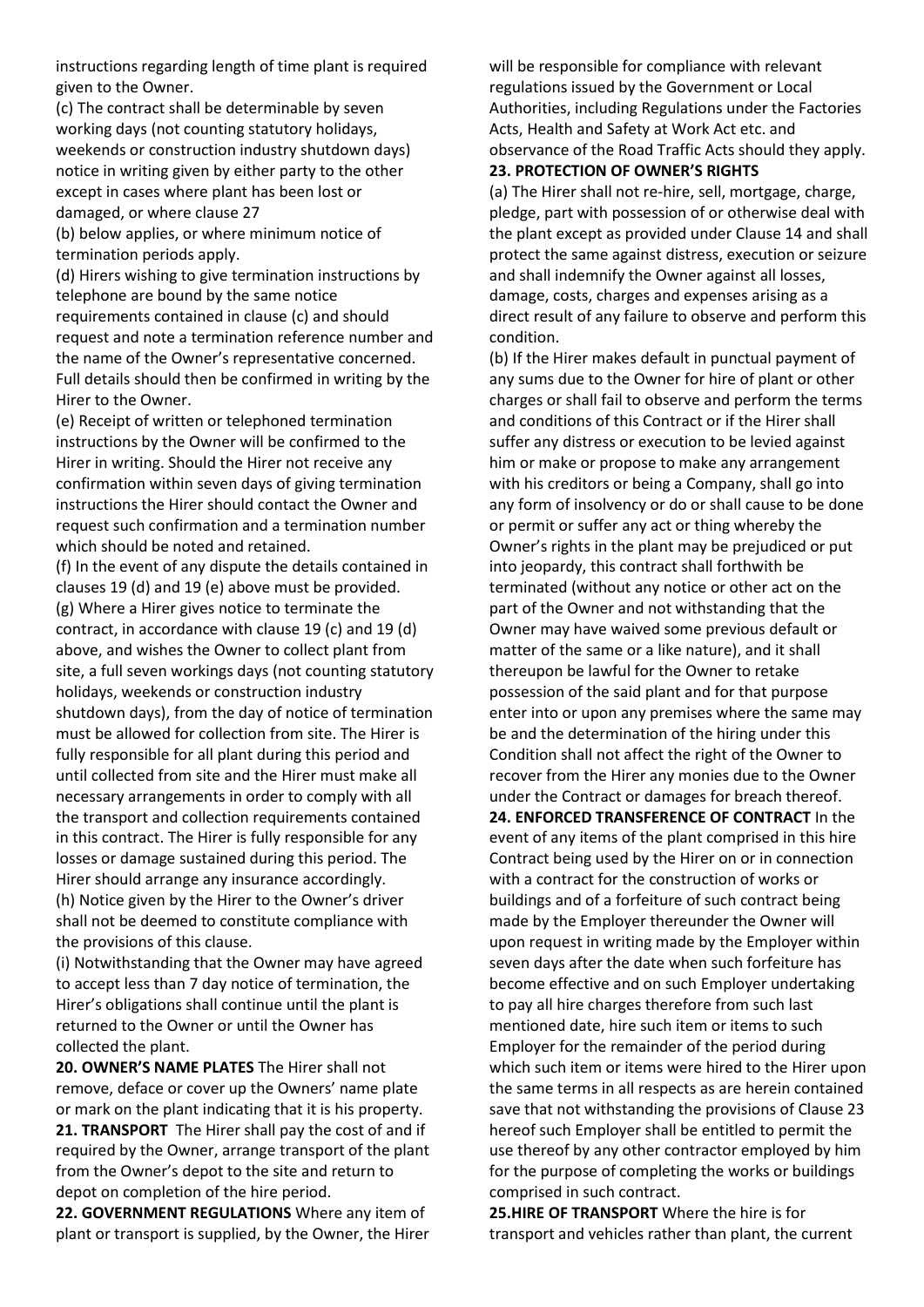terms of the Road Haulage Association conditions of carriage shall apply, a copy of which is available on request. In addition to these terms, those parts of this contract which are relevant to vehicles shall also apply including all references to on site and off the Public Highway conditions.

**26. FOUNDATIONS** The Hirer shall provide suitable foundations in an acceptable position for any portable accommodation unit to stand on. In case of doubt reference should be made to the Owner.

#### **27. PAYMENT**

(a) Where account facilities have been granted in writing all invoices must be paid within 30 days from date of invoice. Failure to pay any invoice within the 30 day period will result in the immediate withdrawal of all credit account facilities and all invoices rendered and all future invoices to be rendered will be immediately due and payable. Where no such facilities have been granted payment will be with order or where previously agreed on delivery. Where these terms are exceeded interest shall be payable at the rate of 3% per month on the balance outstanding from the date payment was due until the date when payment is actually received. This should be without prejudice to any other rights or remedies available. (b) Should the Hirer fail to ensure prompt payment the Owner may require the Hirer to return all plant. Having been requested to do so, should the Hirer fail to return the plant the Owner may arrange to collect and repossess plant from site. If the Owner is unable to collect plant, or any part thereof from site, for any reason then such plant, or part thereof shall be deemed to have been sold to the Hirer as at the date of collection or attempted collection at the full replacement cost of such plant or part thereof. If any plant collected or received from the Hirer is in need of repair, replacement or cleaning, the procedure set out in clauses 12 (c) will apply.

(c) In the event of the Owner deeming it necessary to commence legal action to recover unpaid accounts, the Owner reserves the right to include all costs, expenses and interest in the claim.

(d) Should the Hirer wish to query or dispute any part of any charge rendered, written notification must be given to the Owner within the period allowed for payment. Any subsequent query or dispute will be considered by the Owner, and where a settlement is agreed an appropriate credit or refund will be issued, but is disallowed for the purpose of withholding prompt payment by the Hirer.

(e) The Owners base currency is sterling. By prior arrangement, the Hirer may open an account in Euro's.

**28. DATA PROTECTION** The Owner may supply information relating the Hirer to a credit reference agency and to any company requiring a trade reference. For all purposes connected with the Data Protection Act, the Owners Company Secretary has been designated as the Data Controller